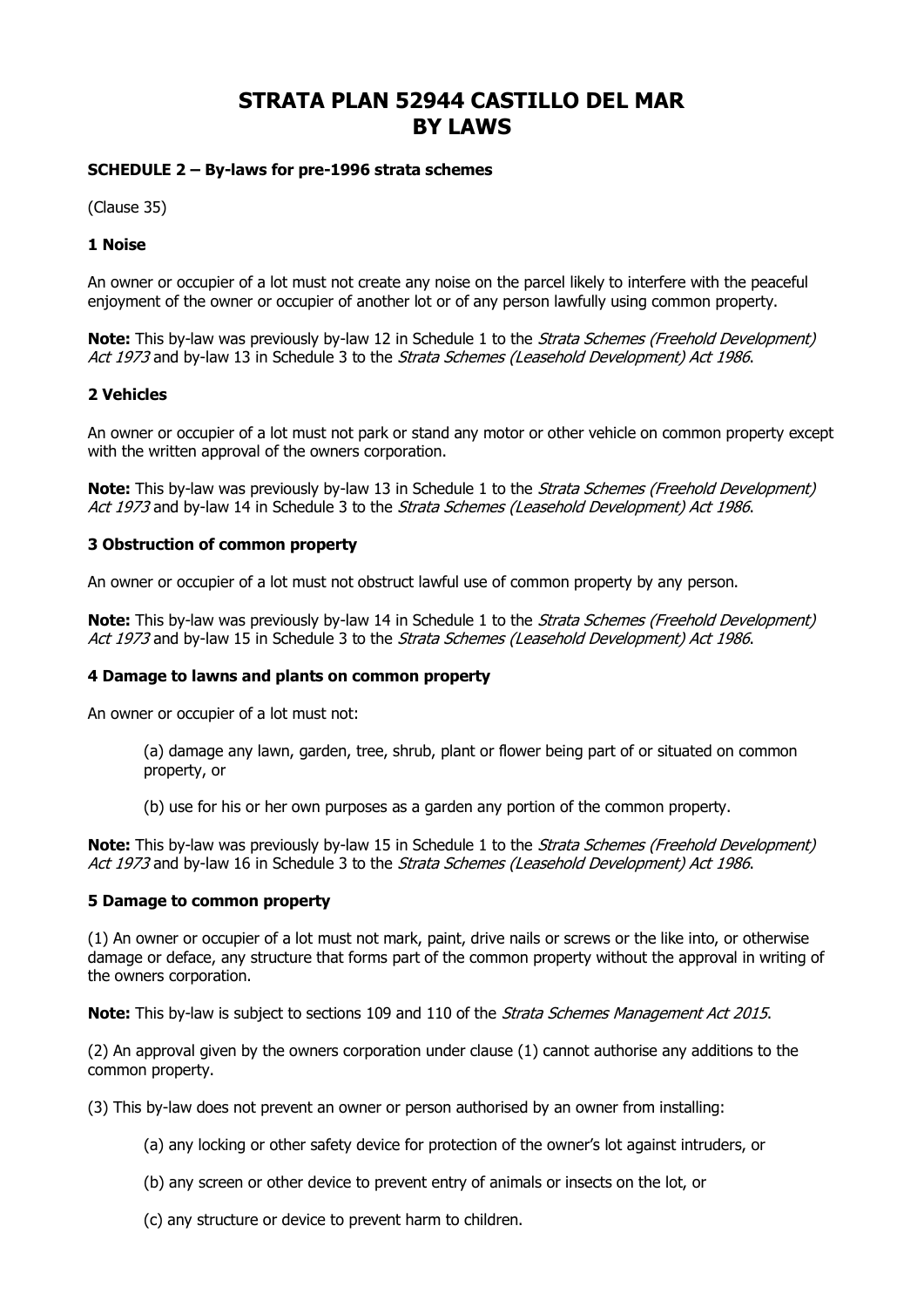(4) Any such locking or safety device, screen, other device or structure must be installed in a competent and proper manner and must have an appearance, after it has been installed, in keeping with the appearance of the rest of the building.

(5) Despite section 106 of the *[Strata Schemes](http://www.austlii.edu.au/au/legis/nsw/consol_act/ssma2015242/) [Management Act 2015](http://www.austlii.edu.au/au/legis/nsw/consol_act/ssma2015242/)*, the owner of a lot must maintain and keep in a state of good and serviceable repair any installation or structure referred to in [clause](http://www.austlii.edu.au/au/legis/nsw/consol_reg/ssmr2016333/s68.html#clause) (3) that forms part of the common property and that services the lot.

**Note:** This by-law was previously by-law 16 in Schedule 1 to the *Strata Schemes (Freehold Development)* Act 1973 and by-law 17 in Schedule 3 to the Strata Schemes (Leasehold Development) Act 1986.

### **6 Behaviour of owners and occupiers**

An owner or occupier of a lot when on common property must be adequately clothed and must not use language or behave in a manner likely to cause offence or embarrassment to the owner or occupier of another lot or to any person lawfully using common property.

**Note:** This by-law was previously by-law 17 in Schedule 1 to the Strata Schemes (Freehold Development) Act 1973 and by-law 18 in Schedule 3 to the Strata Schemes (Leasehold Development) Act 1986.

#### **7 Children playing on common property in building**

An owner or occupier of a lot must not permit any child of whom the owner or occupier has control to play on common property within the building or, unless accompanied by an adult exercising effective control, to be or to remain on common property comprising a laundry, car parking area or other area of possible danger or hazard to children.

**Note:** This by-law was previously by-law 18 in Schedule 1 to the *Strata Schemes (Freehold Development)* Act 1973 and by-law 19 in Schedule 3 to the Strata Schemes (Leasehold Development) Act 1986.

#### **8 Behaviour of invitees**

An owner or occupier of a lot must take all reasonable steps to ensure that invitees of the owner or occupier do not behave in a manner likely to interfere with the peaceful enjoyment of the owner or occupier of another lot or any person lawfully using common property.

**Note:** This by-law was previously by-law 19 in Schedule 1 to the *Strata Schemes (Freehold Development)* Act 1973 and by-law 20 in Schedule 3 to the Strata Schemes (Leasehold Development) Act 1986.

#### **9 Depositing rubbish and other material on common property**

An owner or occupier of a lot must not deposit or throw on the common property any rubbish, dirt, dust or other material likely to interfere with the peaceful enjoyment of the owner or occupier of another lot or of any person lawfully using the common property.

**Note:** This by-law was previously by-law 20 in Schedule 1 to the *Strata Schemes (Freehold Development)* Act 1973 and by-law 21 in Schedule 3 to the Strata Schemes (Leasehold Development) Act 1986.

# **10 Drying of laundry items**

An owner or occupier of a lot must not, except with the consent in writing of the owners corporation, hang any washing, towel, bedding, clothing or other article on any part of the parcel in such a way as to be visible from outside the building other than on any lines provided by the owners corporation for the purpose and there only for a reasonable period.

**Note:** This by-law was previously by-law 21 in Schedule 1 to the *Strata Schemes (Freehold Development)* Act 1973 and by-law 22 in Schedule 3 to the Strata Schemes (Leasehold Development) Act 1986.

#### **11 Cleaning windows and doors**

An owner or occupier of a lot must keep clean all glass in windows and all doors on the boundary of the lot, including so much as is common property.

**Note:** This by-law was previously by-law 22 in Schedule 1 to the *Strata Schemes (Freehold Development)* Act 1973 and by-law 23 in Schedule 3 to the Strata Schemes (Leasehold Development) Act 1986.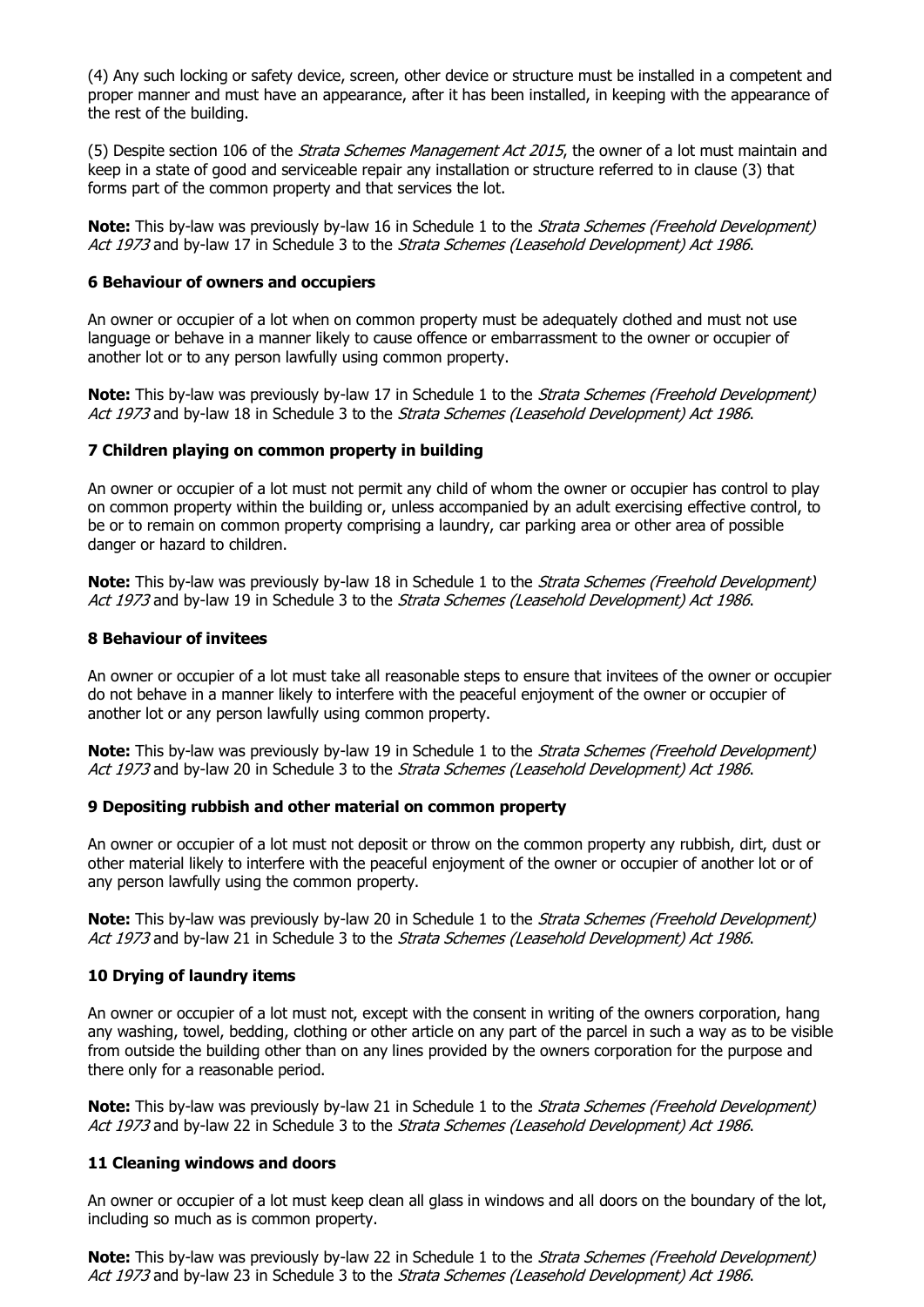# **12 Storage of inflammable liquids and other substances and materials**

(1) An owner or occupier of a lot must not, except with the approval in writing of the owners corporation, use or store on the lot or on the common property any inflammable chemical, liquid or gas or other inflammable material.

(2) This by-law does not apply to chemicals, liquids, gases or other material used or intended to be used for domestic purposes, or any chemical, liquid, gas or other material in a fuel tank of a motor vehicle or internal combustion engine.

**Note:** This by-law was previously by-law 23 in Schedule 1 to the *Strata Schemes (Freehold Development)* Act 1973 and by-law 24 in Schedule 3 to the Strata Schemes (Leasehold Development) Act 1986.

# **13 Moving furniture and other objects on or through common property**

An owner or occupier of a lot must not transport any furniture or large object through or on common property within the building unless sufficient notice has first been given to the strata committee so as to enable the strata committee to arrange for its nominee to be present at the time when the owner or occupier does so.

**Note:** This by-law was previously by-law 24 in Schedule 1 to the *Strata Schemes (Freehold Development)* Act 1973 and by-law 25 in Schedule 3 to the Strata Schemes (Leasehold Development) Act 1986.

# **14 Floor coverings**

(1) An owner of a lot must ensure that all floor space within the lot is covered or otherwise treated to an extent sufficient to prevent the transmission from the floor space of noise likely to disturb the peaceful enjoyment of the owner or occupier of another lot.

(2) This by-law does not apply to floor space comprising a kitchen, laundry, lavatory or bathroom.

**Note:** This by-law was previously by-law 25 in Schedule 1 to the *Strata Schemes (Freehold Development)* Act 1973 and by-law 26 in Schedule 3 to the Strata Schemes (Leasehold Development) Act 1986.

# **15 Garbage disposal**

An owner or occupier of a lot:

(a) must maintain within the lot, or on such part of the common property as may be authorised by the owners corporation, in clean and dry condition and adequately covered a receptacle for garbage, and

(b) must ensure that before refuse is placed in the receptacle it is securely wrapped or, in the case of tins or other containers, completely drained, and

(c) for the purpose of having the garbage collected, must place the receptacle within an area designated for that purpose by the owners corporation and at a time not more than 12 hours before the time at which garbage is normally collected, and

(d) when the garbage has been collected, must promptly return the receptacle to the lot or other area referred to in paragraph (a), and

(e) must not place any thing in the receptacle of the owner or occupier of any other lot except with the permission of that owner or occupier, and

(f) must promptly remove any thing which the owner, occupier or garbage collector may have spilled from the receptacle and must take such action as may be necessary to clean the area within which that thing was spilled.

**Note:** This by-law was previously by-law 26 in Schedule 1 to the *Strata Schemes (Freehold Development)* Act 1973 and by-law 27 in Schedule 3 to the Strata Schemes (Leasehold Development) Act 1986.